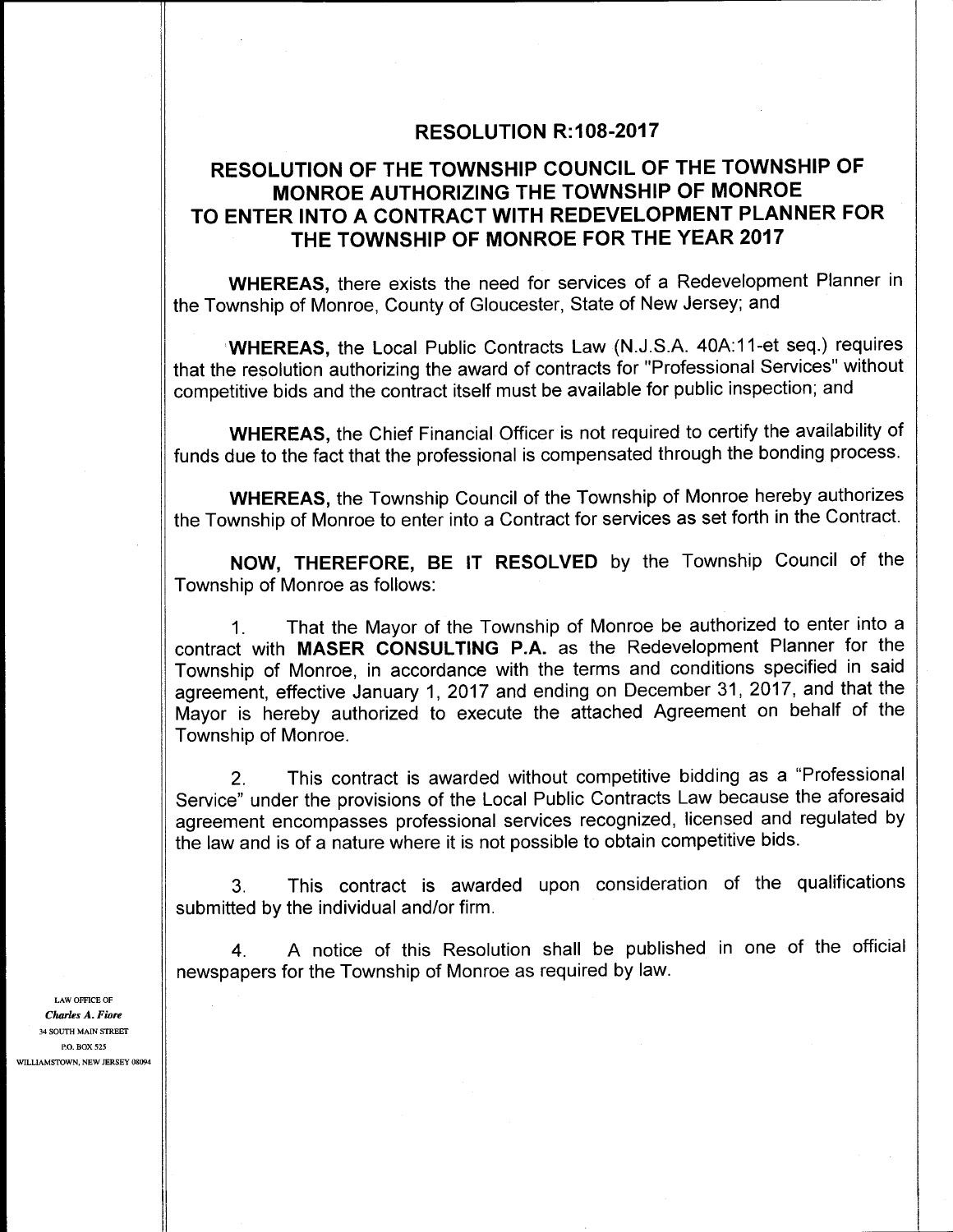# **RESOLUTION R:108-2017**

# RESOLUTION OF THE TOWNSHIP COUNCIL OF THE TOWNSHIP OF MONROE AUTHORIZING THE TOWNSHIP OF MONROE TO ENTER INTO A CONTRACT WITH REDEVELOPMENT PLANNER FOR THE TOWNSHIP OF MONROE FOR THE YEAR 2017

ADOPTED at a meeting of the Township Council of the Township of Monroe on March 27, 2017.

TOWNSHIP OF MONROE

 $\mathcal{U}$ 

CNCL. PRES., BART MCILVAINE

ATTEST:

 $\lambda$ l $\ell$ Ų

TWP. CLERK, SUSAN McCORMICK, RMC OR DEPUTY CLERK, SHARON WRIGHT, RMC

### CERTIFICATION OF CLERK

The foregoing resolution was duly adopted at a special meeting of the Township Council of the Township of Monroe held on the 27th day of March <sup>2017</sup> at the Municipal Building, 125 Virginia Avenue, Williamstown, New Jersey 08094.

wan MC ornick

TWP. CLERK, SUSAN McCORMICK, RMC OR DEPUTY CLERK, SHARON WRIGHT, RMC

#### ROLL CALL VOTE

|                       | Aye | Nay | Abstain | Absent |
|-----------------------|-----|-----|---------|--------|
| Cncl Dilks            |     |     |         |        |
| Cncl. DiLucia         |     |     |         |        |
| Cncl. Garbowski       |     |     |         |        |
| Cncl Heffner          |     |     |         |        |
| Cncl. Marino          |     |     |         |        |
| Cncl. Miller          |     |     |         |        |
| Cncl. Pres. McIlvaine |     |     |         |        |
| TALLY:                |     |     |         |        |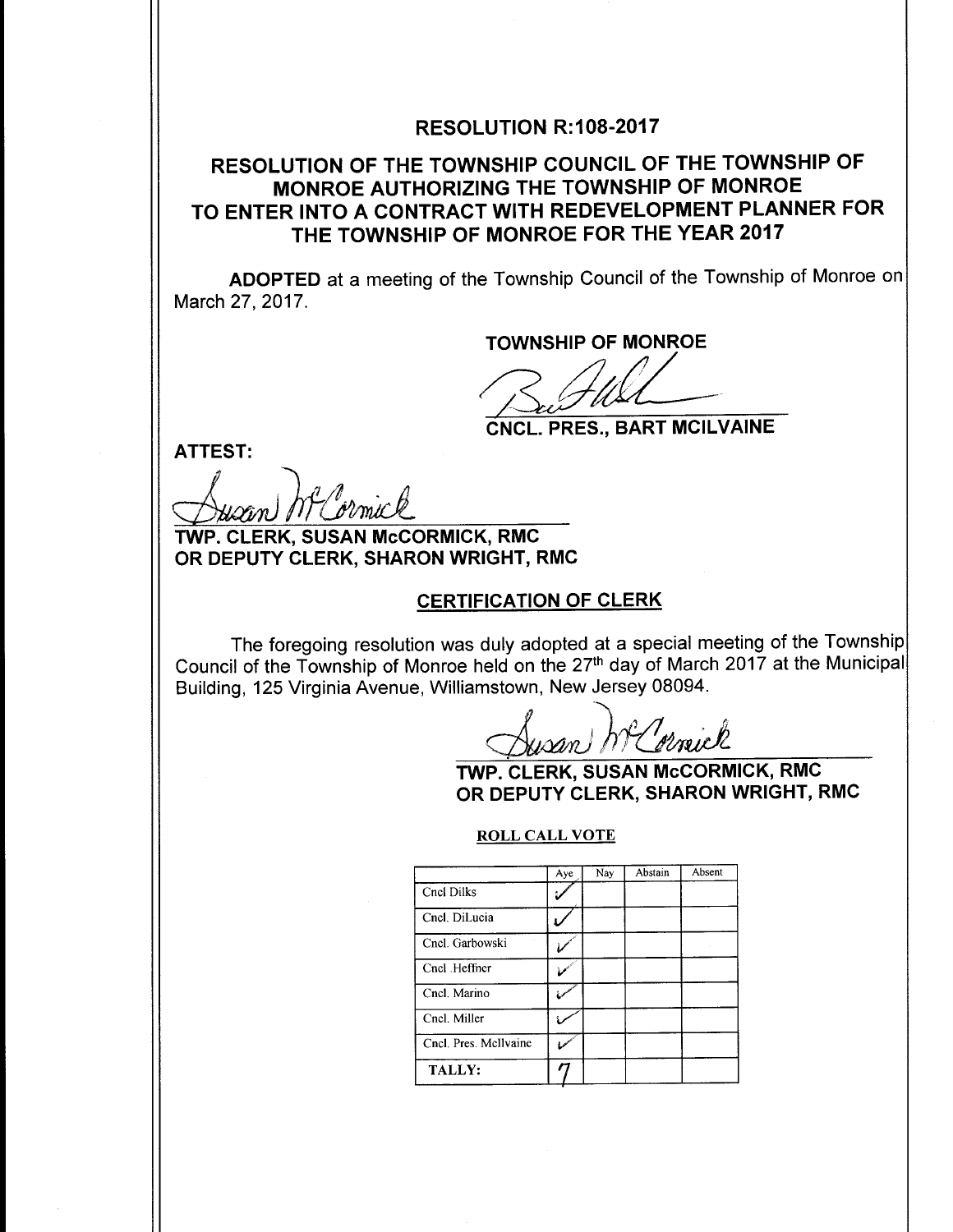# PROFESSIONAL SERVICES AGREEMENT between the Township of Monroe and Maser Consulting P.A.

 $\frac{1}{\epsilon}$ 

WHEREAS, the Township of Monroe (hereinafter referred to as the "Township ") has been organized under the laws of the State of New Jersey and requires the regular services of <sup>a</sup> Redevelopment Planner for the Township ; and

WHEREAS, Maser Consulting P.A. (hereinafter referred to as "Engineering Firm").

NOW, THEREFORE, IT IS AGREED by and between the Township and Maser Consulting P.A. as follows:

I. APPOINTMENT. Maser Consulting P.A. is hereby appointed and retained as Redevelopment Planner for the Township of Monroe ("Redevelopment Planner").

II. TERM. The term of this appointment shall commence on January 1, 2017 and shall continue until December 31, 2017 in accordance with the terms and conditions of this Agreement.

III. TERMINATION. OF AGREEMENT. This Agreement may be terminated by either party during the term hereof by the giving of ninety (90) days written notice to the other amicably and reasonably resolved or whether, in their sole determination, the Agreement shall be terminated.

IV. ADDITIONAL PROFESSIONAL SERVICES. If the Township needs any other services that may or may not be related to the above matter, the Township and the Engineering Firm may make <sup>a</sup> new Agreement to provide the other services. Any revisions or changes to the Agreement must be made in writing, by addendum or by letter, and acknowledged by the Township and the Engineering Firm.

V. COMPENSATION. The Engineering Firm cannot guarantee the amount of the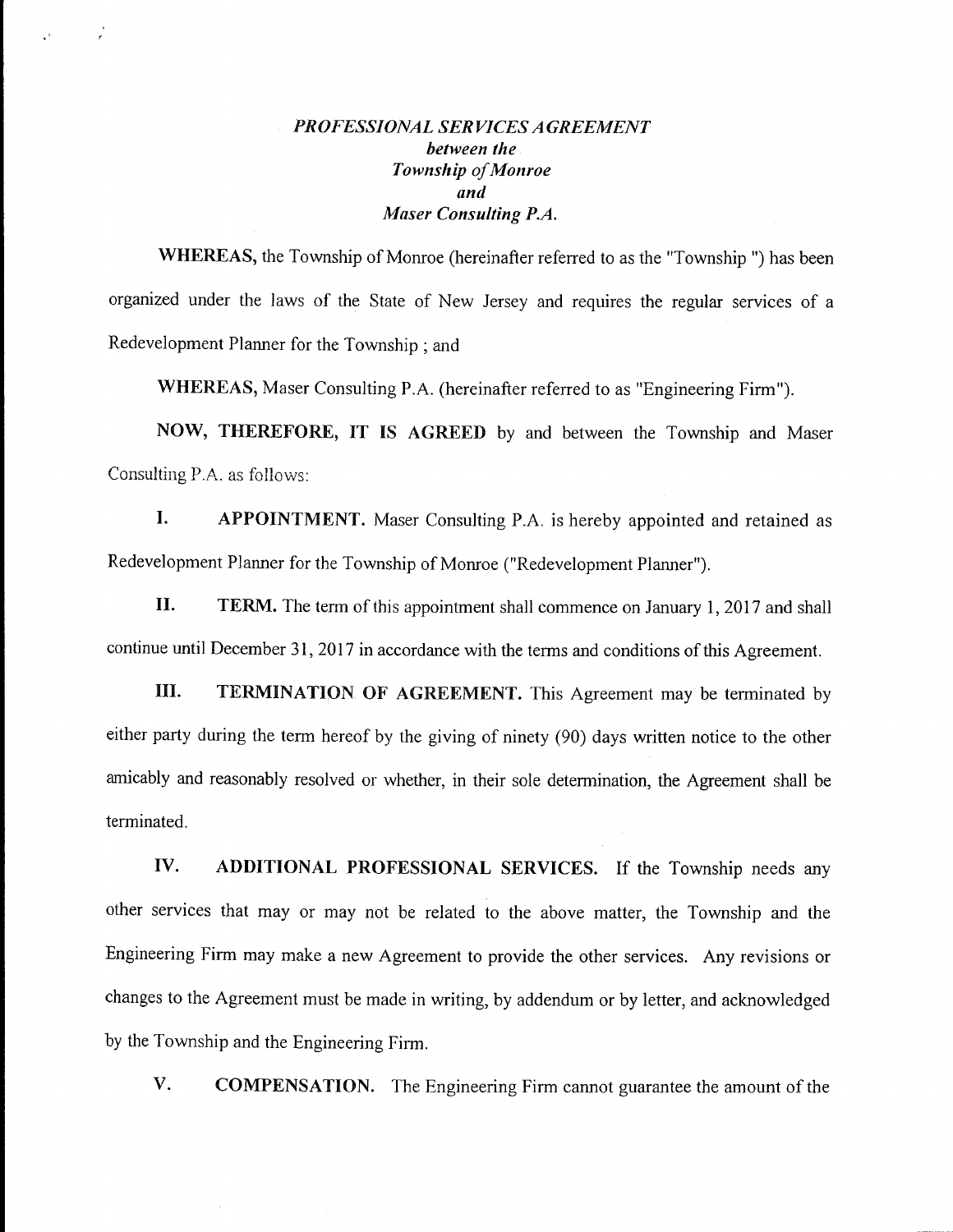total billings. This will depend on the amount of time expended, the nature and circumstances of the subject project and property with regard to the project, the level of review and permitting necessary to complete the project and the amount of reimbursable expenses and costs.

A. Rates. All rates are set forth in the <sup>2017</sup> Rate Schedule attached.

B. All Services will be billed. The Township will be billed at the rates set forth in the <sup>2017</sup> Rate Schedule. This includes, but is not limited to, telephone calls, dictating, reviewing, letters, design, calculations, report preparation, specification writing, revisions, travel time to and from site property and meetings, and any other services related to this matter.

C. Estimates. Except where otherwise provided, estimated fees are not intended to be a commitment to a lump sum fee, but are rather intended to be a reasonable budget estimate based on the indicated project scope. Actual billings will be on <sup>a</sup> time, cost and expenditure basis in accordance with the 2017 Fee Schedule for services rendered by principals and employees.

D. Costs and Expenses. In addition to Engineering fees and professional services, the Township is responsible for all job expenses including, but not limited to mileage at the applicable IRS rate, postage, photocopies, long distance telephone charges, overnight mail and courier service expenses and other reasonable expenses necessarily incurred in this project. These expenses shall be itemized separately on the Engineering Firm's billing. Any state and federal taxes or fees which may be imposed on gross receipts or revenues are in addition to the professional fees under the terms of this Agreement will be added to the amounts due and shall be paid by the Township.

VI. BILLS DISCLOSURE. The Engineering Firm will send you an itemized progress bill normally on <sup>a</sup> monthly basis. All bills are due upon receipt. Final bills are due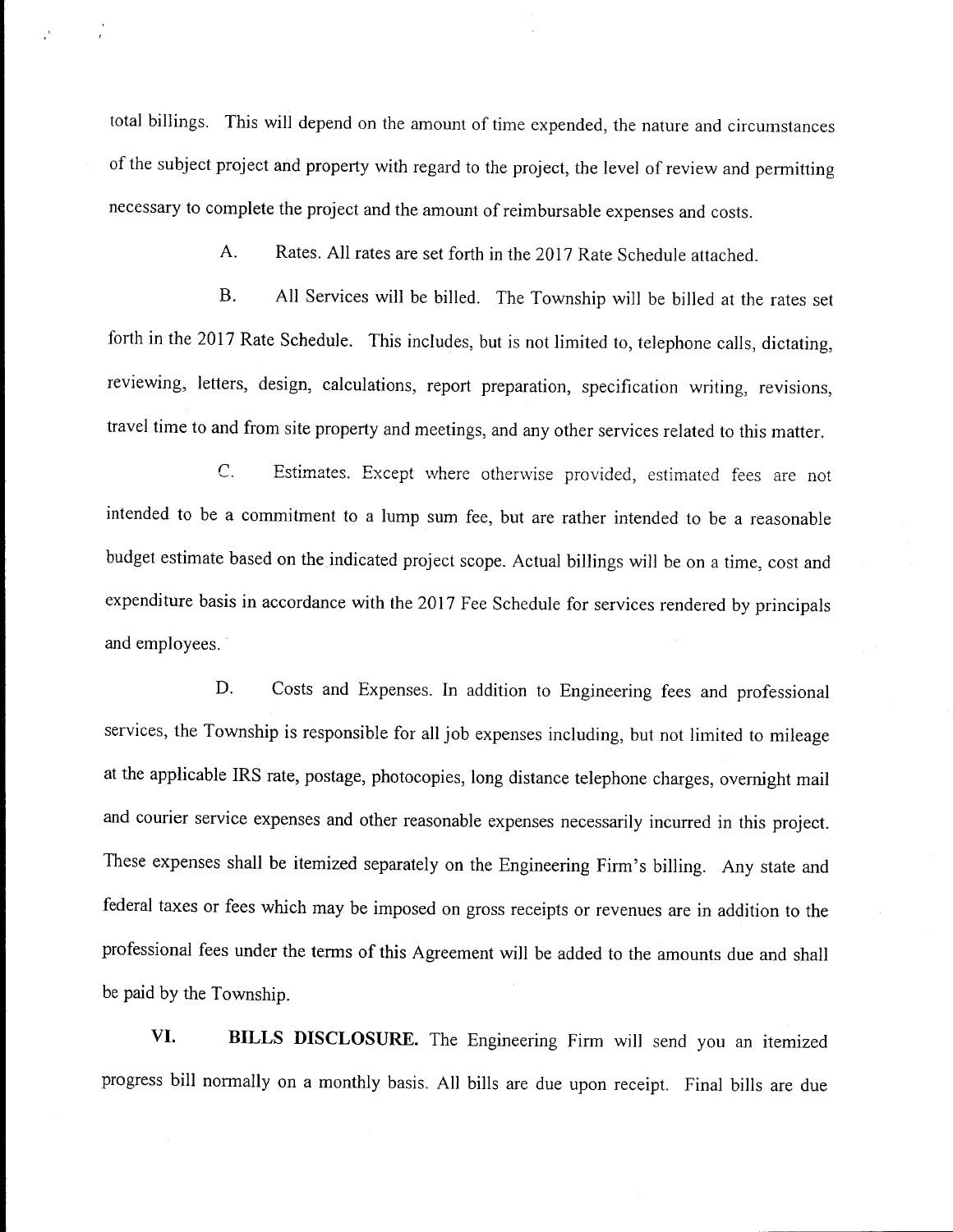upon completion of services.

VII. TOWNSHIP'S RESPONSIBILITY. The Township must cooperate with the Engineering Firm and provide all information requested and/or necessary. The Township agrees to provide access to property at all reasonable times to allow the Engineering Firm the opportunity to provide the requested services. Either party may terminate this Agreement upon written notice to the other. In the event of such termination, the Engineering Firm shall be entitled to payment for work completed, based upon <sup>a</sup> time accounting as of the date of the notice of termination, along with all outstanding costs and expenses in connection with the project.

VIII. NO GUARANTEE. The Engineering Firm agrees to provide conscientious, competent and diligent services and at all times will seek to achieve solution which are just and reasonable for the Township. However, because of the uncertainty of the application and approval process, the varied number of approvals and/or permits the Project may require, whether or not variances will be sought in connection with the Project, interpretations and changes in the law and many unknown and variable factors, the Engineering Firm cannot and does not warrant, predict or guarantee results or the final outcome of the Project.

IX. OWNERSHIP & FILE LIEN. All original field notes, calculations, drawings tracings), work sheets, correspondence, and other file data, other than documents loaned and furnished by the Township, will remain in the ownership and possession of the Engineering Firm. Prints or photocopies of documents as required by the Township will be furnished and charged for when appropriate. Prints of the Engineering Firm's drawings are not valid unless both signature and embossed seal of the licensee appear on the prints. Eradication, erasures, revisions, additions, or cuttings made to such drawings will invalidate them unless such changes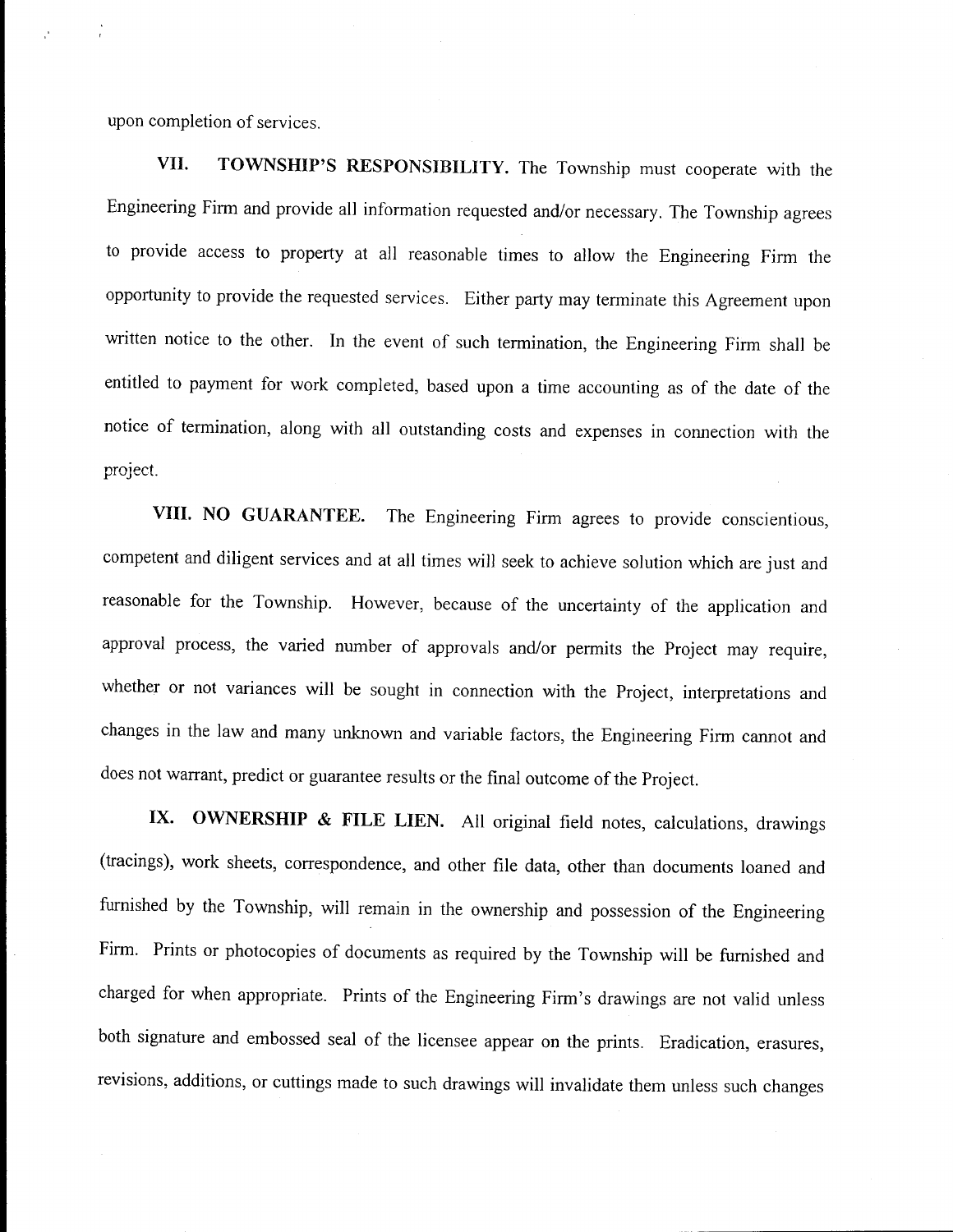or additions specifically originate in our office and are acknowledge and approved in writing. Should this Agreement be breached or in any way terminated, the Engineering Firm shall be entitled to immediate payment of any and all outstanding bills and/or reimbursement of any and all costs, disbursements and/or expenses. Said charges shall constitute <sup>a</sup> lien upon the file until paid in their entirety. The file shall remain in the Engineering Firm's possession, including any and all documents, to which you may be entitled, until discharge of the lien in full.

X. DISPUTES. In the event of any disputes between the parties which cannot be resolved between themselves, the parties agree that any action shall be brought in the Superior Court of New Jersey, Gloucester County. The parties hereby agree to submit to the jurisdiction of such court, and such courts shall have full and exclusive jurisdiction of any disputes.

XI. ATTORNEYS' FEES. In the event suit or action is brought, or an arbitration proceeding is initiated, to enforce or interpret any of the provisions of this Agreement, or that is based thereon, the prevailing party shall be entitled to reasonable attorneys' fees in connection therewith. The determination of who is the prevailing party and the amount of reasonable attorneys' fees to be paid to the prevailing party shall be decided by the arbitrator(s) (with respect to attorneys' fees incurred prior to and during the arbitration proceedings) or by the court or courts, including any appellate court, in which such matter is tried, heard or decided.

XII. AFFIRMATIVE ACTION. During the performance of this Contract, the Engineering Firm agrees as follows:

Engineering Firm, where applicable, will not discriminate against any employee or applicant for employment because of age, race, creed, color, national origin, ancestry, marital status, affectional or sexual orientation, gender identity or expression, disability, nationality or sex. Except with respect to affectional or sexual orientation and gender identity or expression,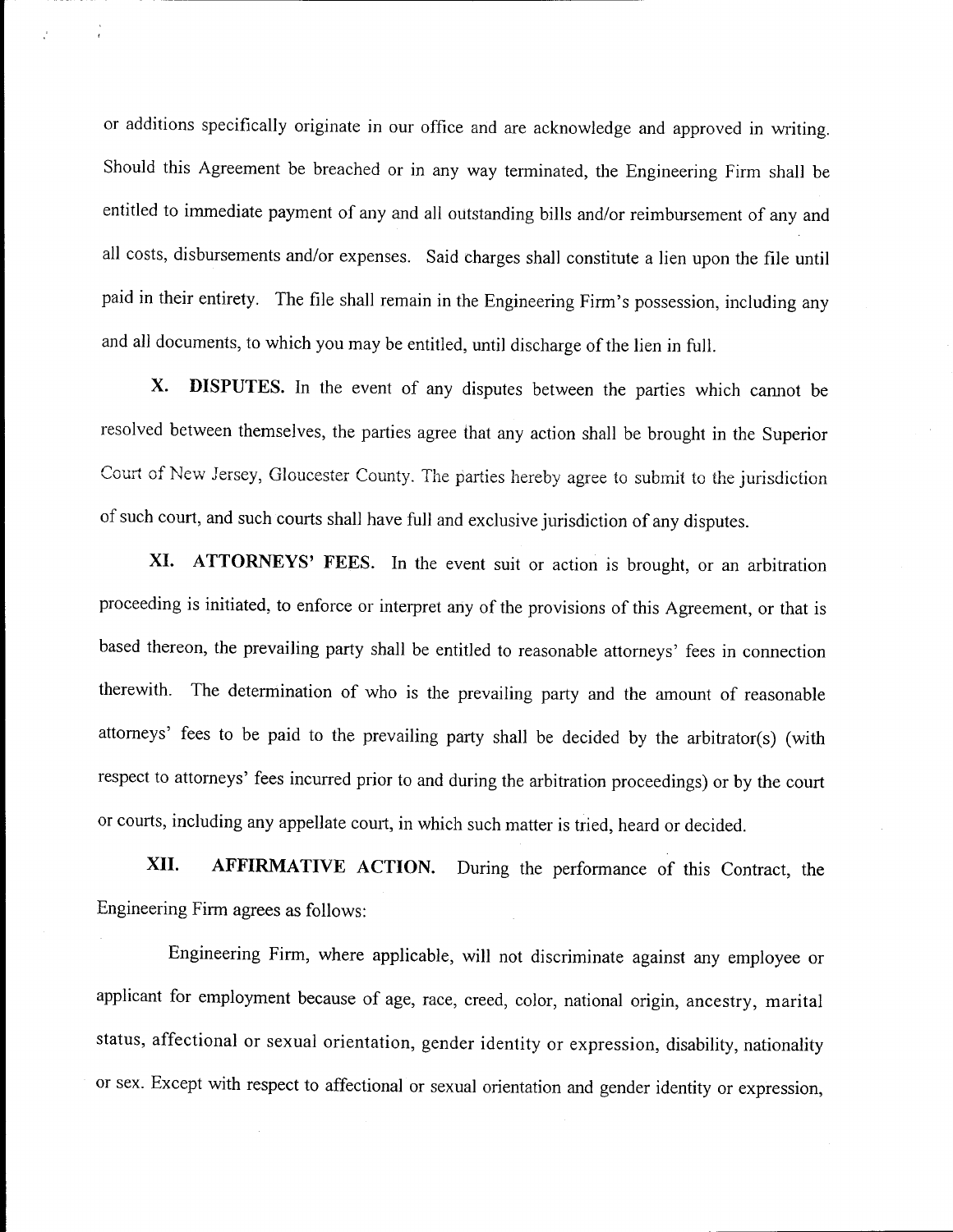Engineering Finn will ensure that equal employment opportunity is afforded to such applicants in recruitment and employment, and that employees are treated during employment, without regard to their age, race, creed, color, national origin, ancestry, marital status, affectional or sexual orientation, gender identity or expression, disability, nationality or sex. Such equal employment opportunity shall include, but not be limited to the following: employment, upgrading, demotion, or transfer; recruitment or recruitment advertising; layoff or termination; rates of pay or other forms of compensation; and selection for training, including apprenticeship. Engineering Firm agrees to post in conspicuous places, available to employees and applicants for employment, notices to be provided by the Township's designated Public Agency Compliance Officer setting forth provisions of this nondiscrimination clause.

Engineering Firm, where applicable will, in all solicitations or advertisements for employees, state that all qualified applicants will receive consideration for employment without regard to age, race, creed, color, national origin, ancestry, marital status or, affectional or sexual orientation, gender identity or expression, disability, nationality or sex.

Engineering Firm, where applicable, agrees to comply with the regulations promulgated by the Treasurer of the State of New Jersey pursuant to N.J.S.A. 10:531 et seq., as amended and supplemented from time to time and the Americans with Disabilities Act.

Engineering Finn agrees to attempt in good faith to employ minority and female workers consistent with the applicable county employment goals prescribed by N.J.A.C. 17:27-5.2 promulgated by the Treasurer of the State of New Jersey pursuant to P.L. 1975, c.127, as amended and supplemented from time to time or in accordance with <sup>a</sup> binding determination of the applicable county employment goals determined by the Affirmative Action Office pursuant to N.J.A.C. 17:27-5.2 promulgated by the Treasurer of the State of New Jersey pursuant to P.L.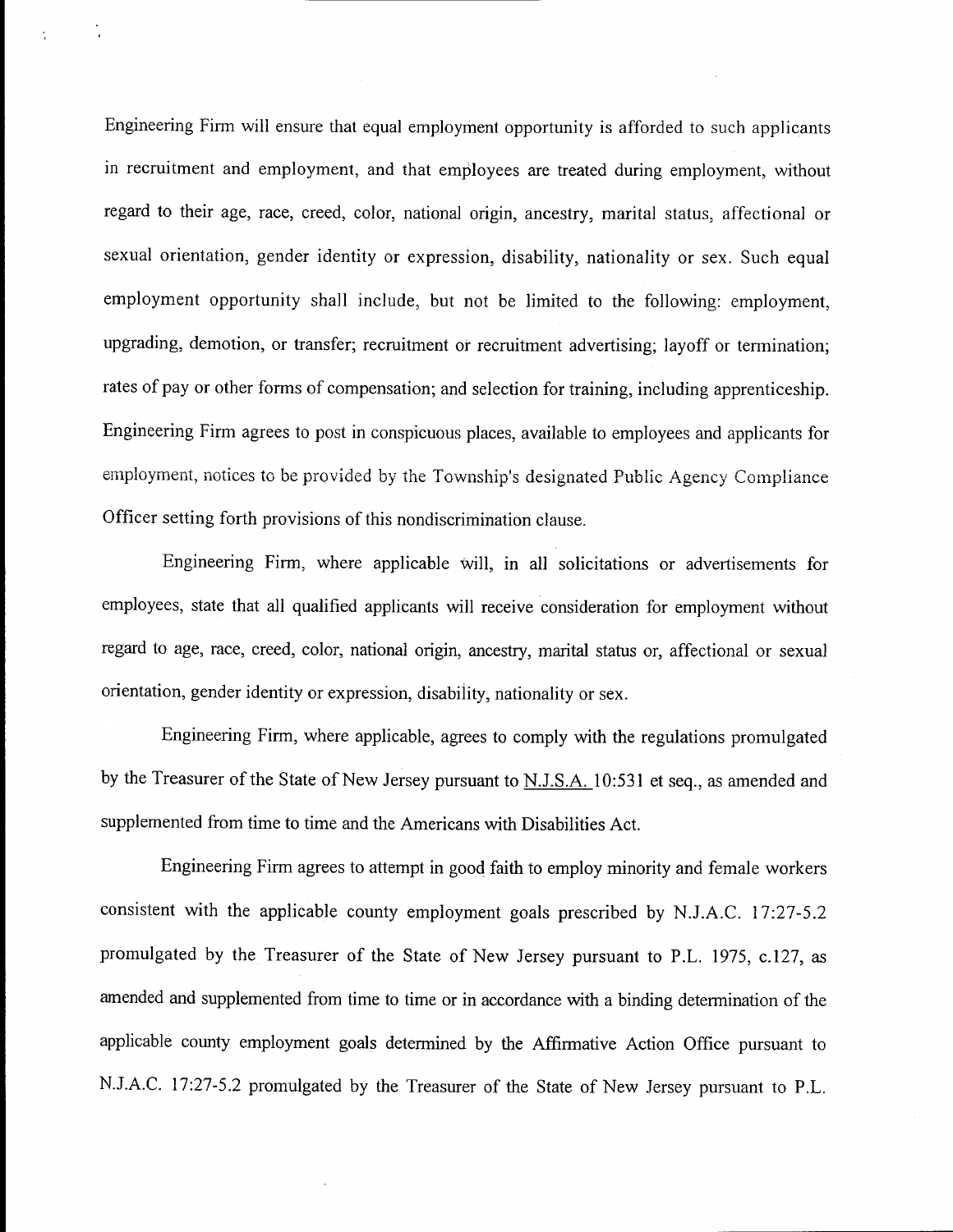1975, c. 127, as amended and supplemented from time to time.

ż

Engineering Firm agrees to inform in writing appropriate recruitment agencies in the area, including employment agencies, placement bureaus, colleges, universities, labor unions, that it does not discriminate on the basis of age, creed, color, national origin, ancestry, marital status, affectional or sexual orientation, gender identity or expression, disability, nationality or sex, and that it will discontinue the use of any recruitment agency which engages in direct or indirect discriminatory practices.

Engineering Firm agrees to revise any of its testing procedures, if necessary, to assure that all personnel testing conforms with the principles of job-related testing, as established by the statutes and court decisions of the State of New Jersey and as established by applicable Federal Law and applicable Federal Court decisions.

Engineering Firm agrees to review all procedures relating to transfers, upgrading, downgrading and layoff to ensure that all such actions are taken without regard to age, creed, color, national origin, ancestry, marital status, affectional or sexual orientation, gender identity or expression, disability, nationality or sex, and conforms with the applicable employment goals, consistent with the statutes and court decisions of the State of New Jersey, and applicable Federal law and applicable Federal Court decisions.

Engineering Firm shall submit to the public agency, after notification of award but prior to execution of a contract, one of the following three documents: Letter of Federal Affirmative Action Plan Approval; Certificate of Employee Information Report; or Employee Information Report Form AA302.

Engineering Firm shall furnish such reports or other documents to the Affirmative Action Office as may be requested by the office from time to time in order to carry out the purposes of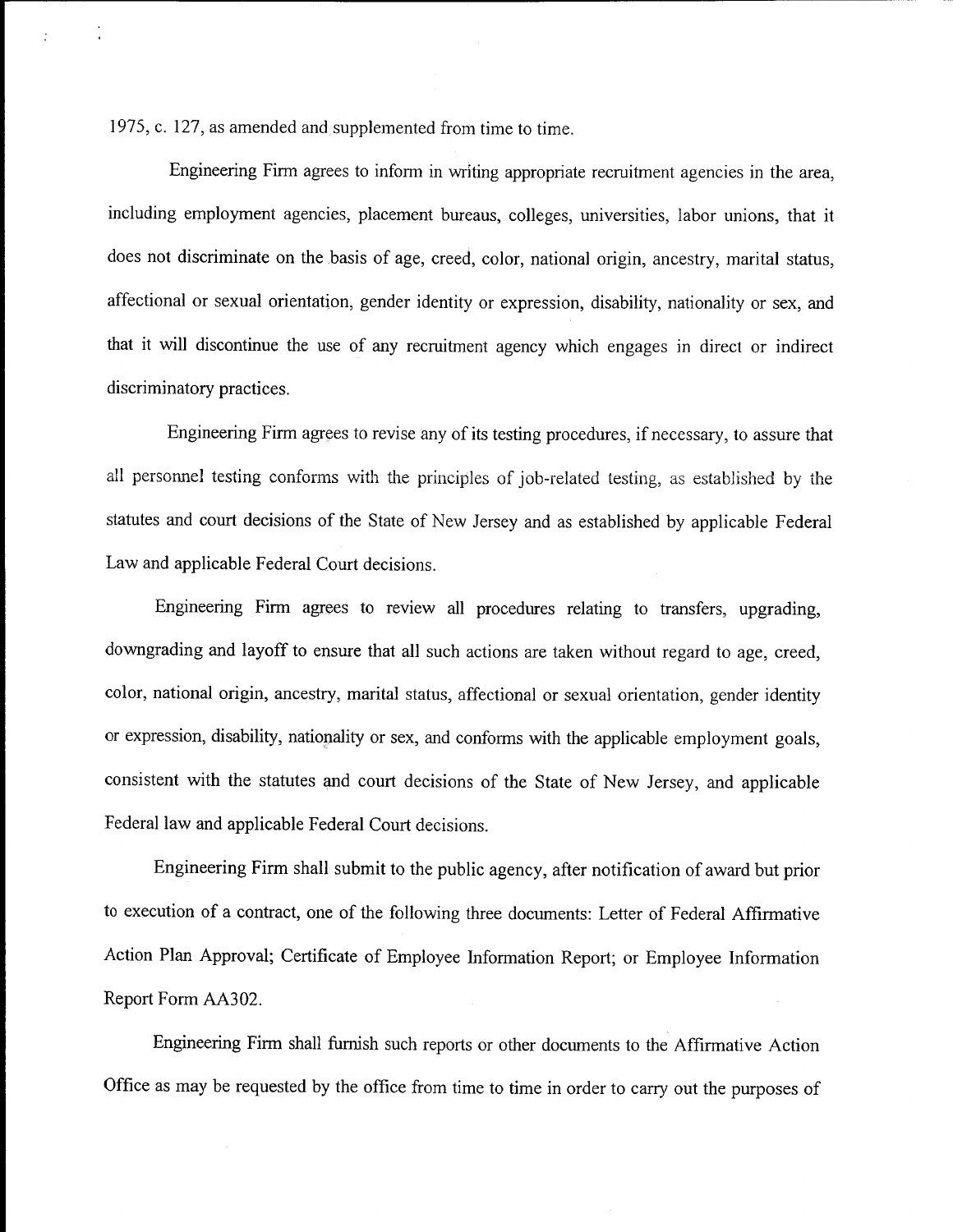these regulations, and public agencies shall furnish such information as may be requested by the Affirmative Action Office for conducting a compliance investigation pursuant to subchapter 10 of the Administrative Code (N.J.A.C. 17:27).

÷

XIII. NEW JERSEY LAW. This Agreement shall be governed by and construed in accordance with the laws of the State of New Jersey.

XIV. PARTIAL INVALIDITY. If any term, condition, or provision of this Agreement or the application thereof to any person or circumstance shall, at any time, or to any extent, be invalid or unenforceable, the remainder of this Agreement, or the application of such term or provision to persons or circumstances other than those to which this Agreement is invalid or unenforceable, shall not be affected thereby, and each term, condition, and provision of this Agreement shall be valid and enforced to the fullest extent permitted by law, provided, however, that no such invalidity shall in any way reduce the services to be performed by Redevelopment Planner for the Township.

XV. BINDING ON SUCCESSORS AND ASSIGNS. Except as otherwise provided in this Agreement, all agreements, terms, provisions and conditions of this Agreement shall be binding on and inure to the benefit of the parties hereto, their respective representatives, successors and assigns. Neither the Engineering Firm nor the Township shall assign this Agreement without the written consent of the other. Any attempts to assign his Agreement without written consent are null and void.

XVI. MODIFICATION. No modification of this Agreement shall be valid or binding unless the modification shall be in writing and executed by the Township and Engineering Firm.

XVII. NO WAIVER. No waiver of any term, provision or condition in this Agreement, or any breach of any such term, provision or condition shall constitute <sup>a</sup> waiver of any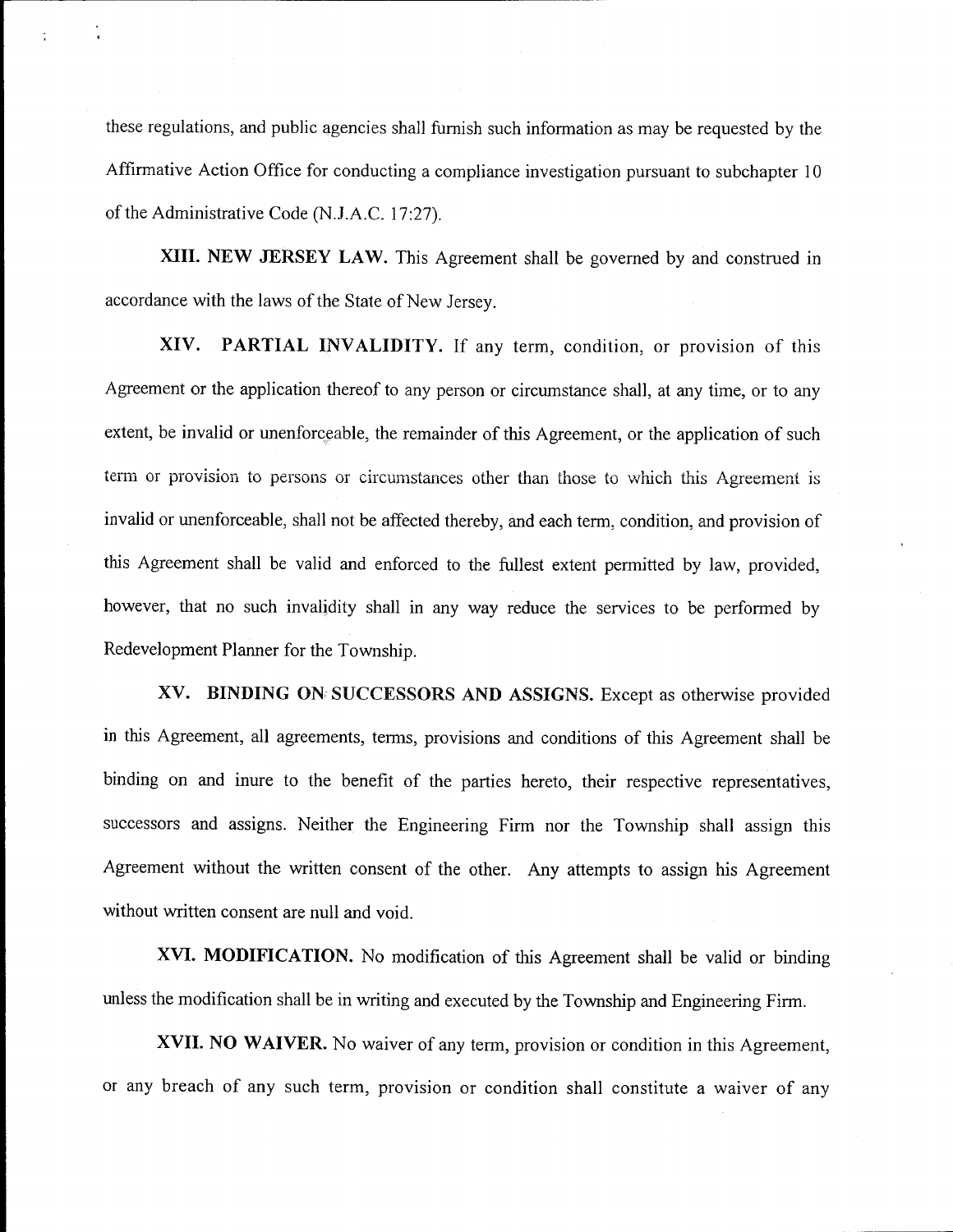subsequent breach of such term, provision or condition by either party, or justify or authorize the non- observance of any other occasion of the same or any other term, provision or condition of this Agreement by either party.

XVIII. CAPTIONS. The captions or the paragraph headings contained in this Agreement are solely for purposes of convenience and shall not be deemed part of this Agreement for the purpose of construing the meaning thereof or for any other purpose.

XIV. ENTIRE AGREEMENT. This instrument contains the entire Agreement of the Parties hereto and may not be amended, modified, released, or discharged, in whole or in part, except as specifically provided herein or in an instrument in writing executed by the parties hereto and has superseded all prior negotiations, representations or agreements, either written or oral. .

XX. NOTICE. Notices under this Agreement shall be sent to:

### ATTORNEY

Maser Consulting P.A. 156 Stagecoach Road Marmora, NJ 08223

#### TOWNSHIP

Township of Monroe 125 Virginia Avenue Williamstown, New Jersey 08094

XXI. INDEPENDENT CONTRACTOR STATUS. The Engineering Firm at all times shall be an independent contractor, and employees of the Engineering Firm shall in no event be considered employees of the Township. No agency relationship between the parties, except as expressly provided for herein, shall exist either as <sup>a</sup> result of the execution of this Agreement or performance thereunder.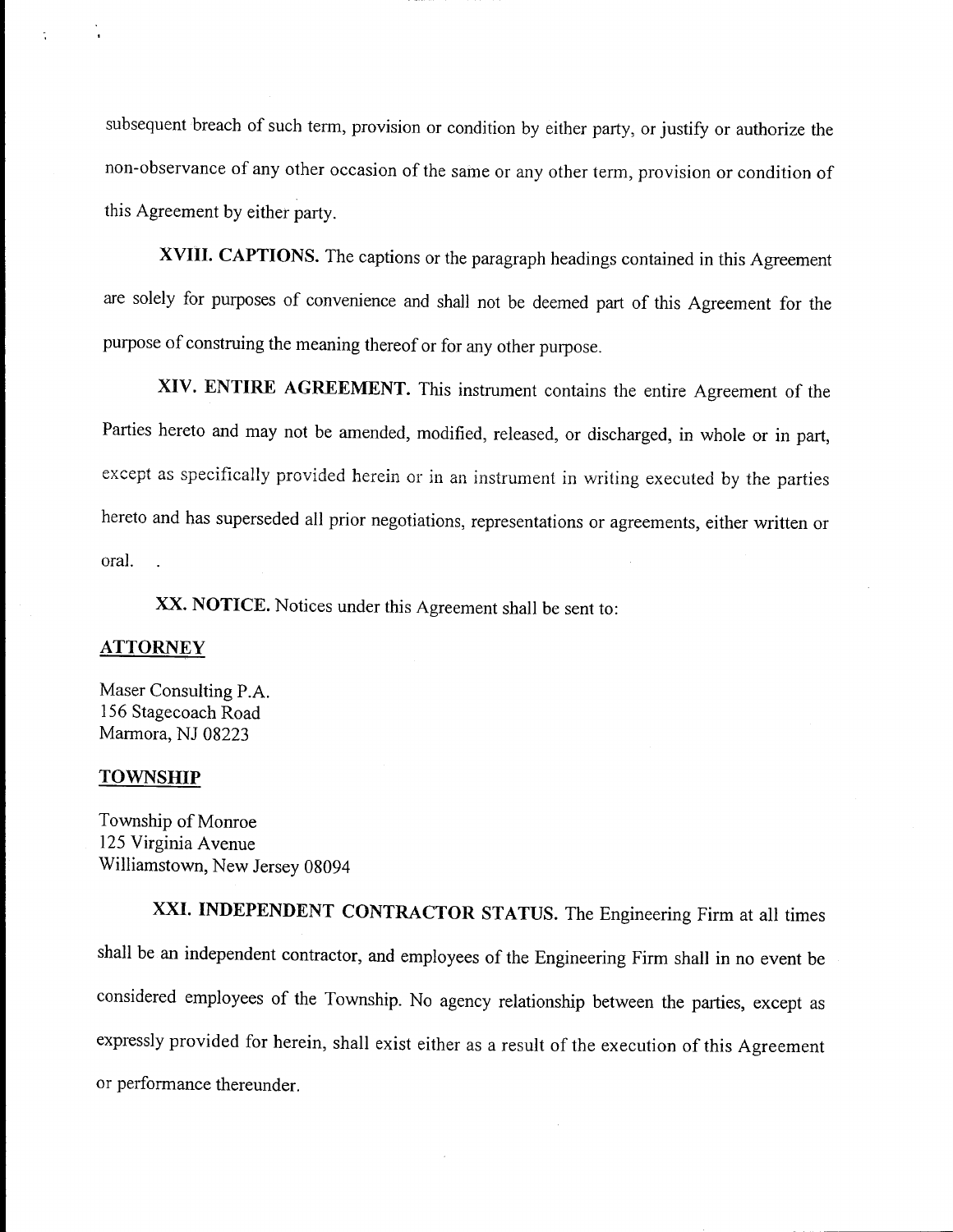XXII. SIGNATURE. The Engineering Firm and the Township have read and agree to this Agreement. The Engineering Firm has answered all questions and has fully explained this Agreement to the Township's complete satisfaction.

IN WITNESS WHEREOF, this Agreement has been executed on this  $\frac{\partial \mathcal{U}}{\partial x}$  day of  $MAR2H$  . 2017, for the purposes and the term specified herein.

Susan McCormuk

ATTEST: TOWNSHIP OF MONROE

NSHIP OF MAYOR DANIEL P.

REDEVELOPMENT PLANNER MASER CONSULTING P.A.

J. HMQTHY KERNAN, P.E., P.P., C.M.E.

 $\mathcal{L}$ t In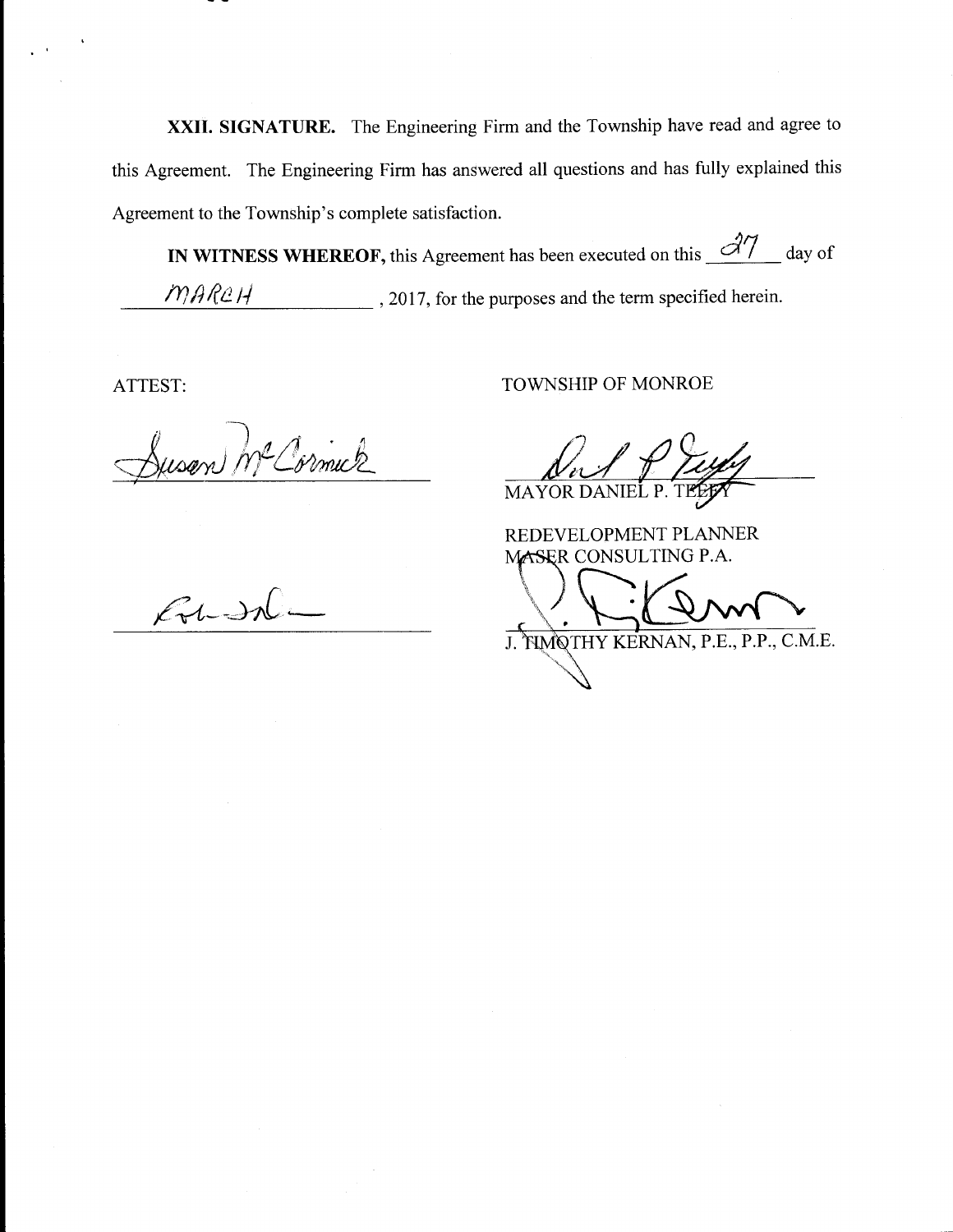

# 2017 RATE SCHEDULE FOR MASTER PLAN RE-EXAMINATION PLANNER, REDEVELOPMENT PLANNER, AFFORDABLE HOUSING ADMINISTRATOR\*\* MONROE TOWNSHIP, GLOUCESTER COUNTY, NJ RATES ARE EFFECTIVE THROUGH DECEMBER 31, 2017

Our professionals provide consulting services in the following disciplines at the hourly rate listed below:

- 
- Civil<br>
 Construction Administration<br>
 Requlatory Corresponding to the Construction Administration
- Municipal Services **Grants**
- 
- Structural GIS
- Wastewater Management **Planning**
- Water Services **Surveying**

### Engineering Services **Engineering Services** Channel Services

- 
- Regulatory Compliance
- 
- 
- Recreation and Landscape Design

**1 RATE SCHEDULE** 

- 
- 

| <b>BILLING TITLES</b>         | <b>HOURLY RATES</b> |
|-------------------------------|---------------------|
| Project Manager               | 145.00              |
| Senior Project Specialist     | 140.00              |
| <b>Project Specialist</b>     | 135.00              |
| <b>Technical Professional</b> | 125.00              |
| <b>Technical Specialist</b>   | 120.00              |
| Specialist                    | 110.00              |
| Senior Data Technician        | 95.00               |
| Senior Technical Assistant    | 90.00               |
| <b>Technical Assistant</b>    | 80.00               |
| Data Technician               | 60.00               |
| Survey Crew - 2 Man           | 200.00              |
| Survey Crew - 1 Man           | 170.00              |
| Expert                        | 300.00              |
| Sr. LSRP                      | 225.00              |
| LSRP                          | 200.00              |
| <b>REIMBURSABLE EXPENSES</b>  |                     |

**ITECHNICAL STAFF RATES** 

| $Cost + 20\%$   |
|-----------------|
| Cost            |
| Cost + 25%      |
| 0.56 / Per Mile |
| 3.75/Each       |
| 50.00/Each      |
| $0.10$ /Each    |
| $1.75$ /Each    |
| 3.00/Each       |
| 75.00/Each      |
| $Cost + 20%$    |
|                 |

Mileage reimbursement subject to change based upon IRS standard mileage rate

\*\*all other projects will be invoiced using the rate schedule already issued and entitled 2017 Rate Schedule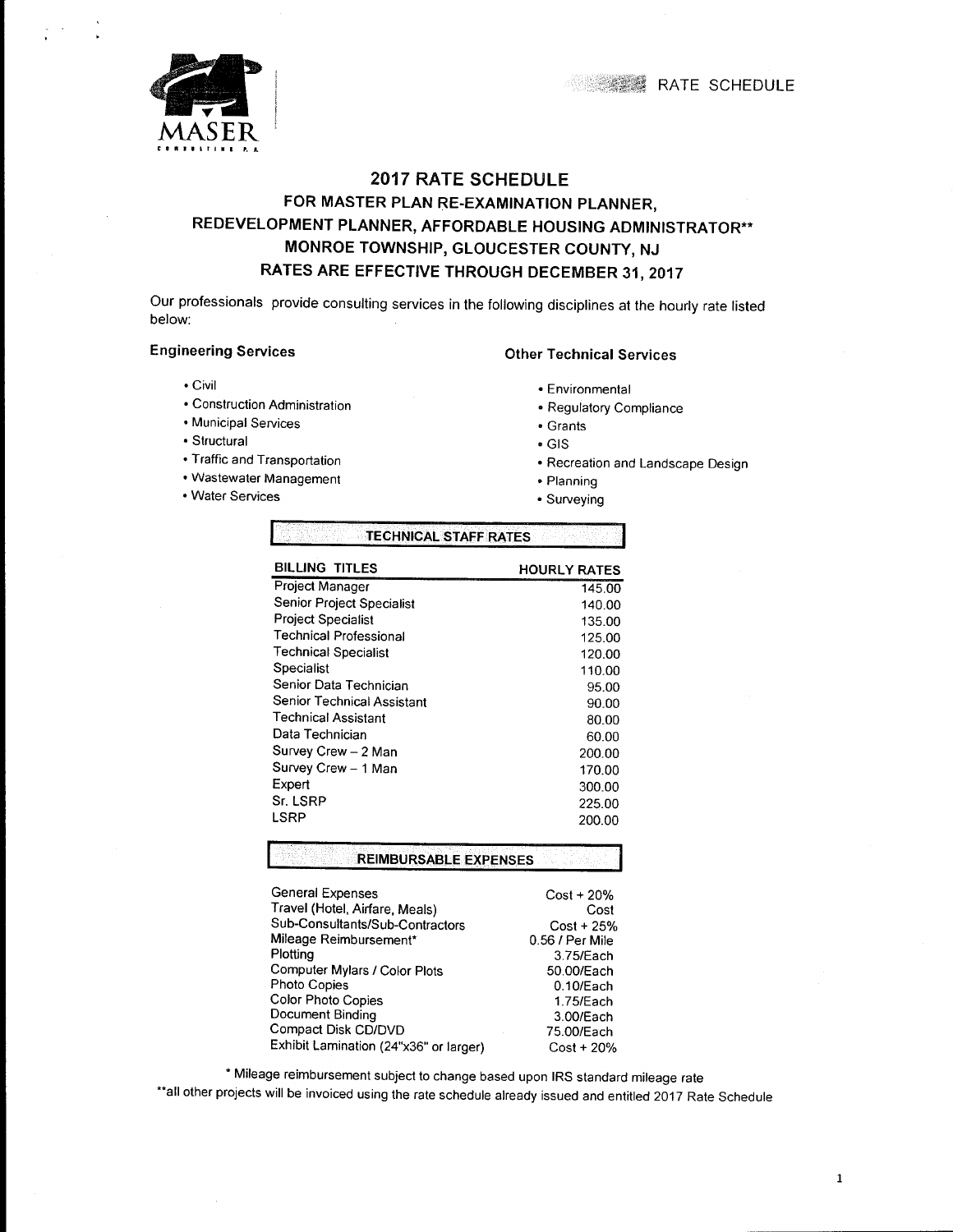

Engineers Planners

156 Stagecoach Road Marmora, NJ 08223 Surveyors T: 609.390. 1927 Landscape Architects F: 609.390.0040 Environmental Scientists www.maserconsulting.corn

April 5, 2017

Susan McCormick, RMC **RECEIVED** Township Clerk<br>Township of Monroe<br>
APR 0 7 2017 125 Virginia Avenue Twp. CLERK<br>Williamstown, NJ 08094 MONROE TOWNSHIP Williamstown, NJ 08094

Re: Agreement to Provide Professional Services Township of Monroe Gloucester County, New Jersey MC Project No. 17000275P

Dear Sue:

Enclosed please find two agreements signed by Tim Kernan for professional services to be provided by Maser Consulting P.A. as Affordable Housing Administrative Agent and Redevelopment Planner per Resolutions R:106-2017 and R108-2017 respectively.

Should you have any questions or need additional information, please do not hesitate to contact me at (609) 390-1927, x4405. Thank you.

Best regards,

MASER CONSULTING P.A.

Robin Dunn Administrative Assistant

rld ENCLOSURES

r:\proposals\ 2017\ 17000275p\ contracts info\contract cover letter 170405. docx